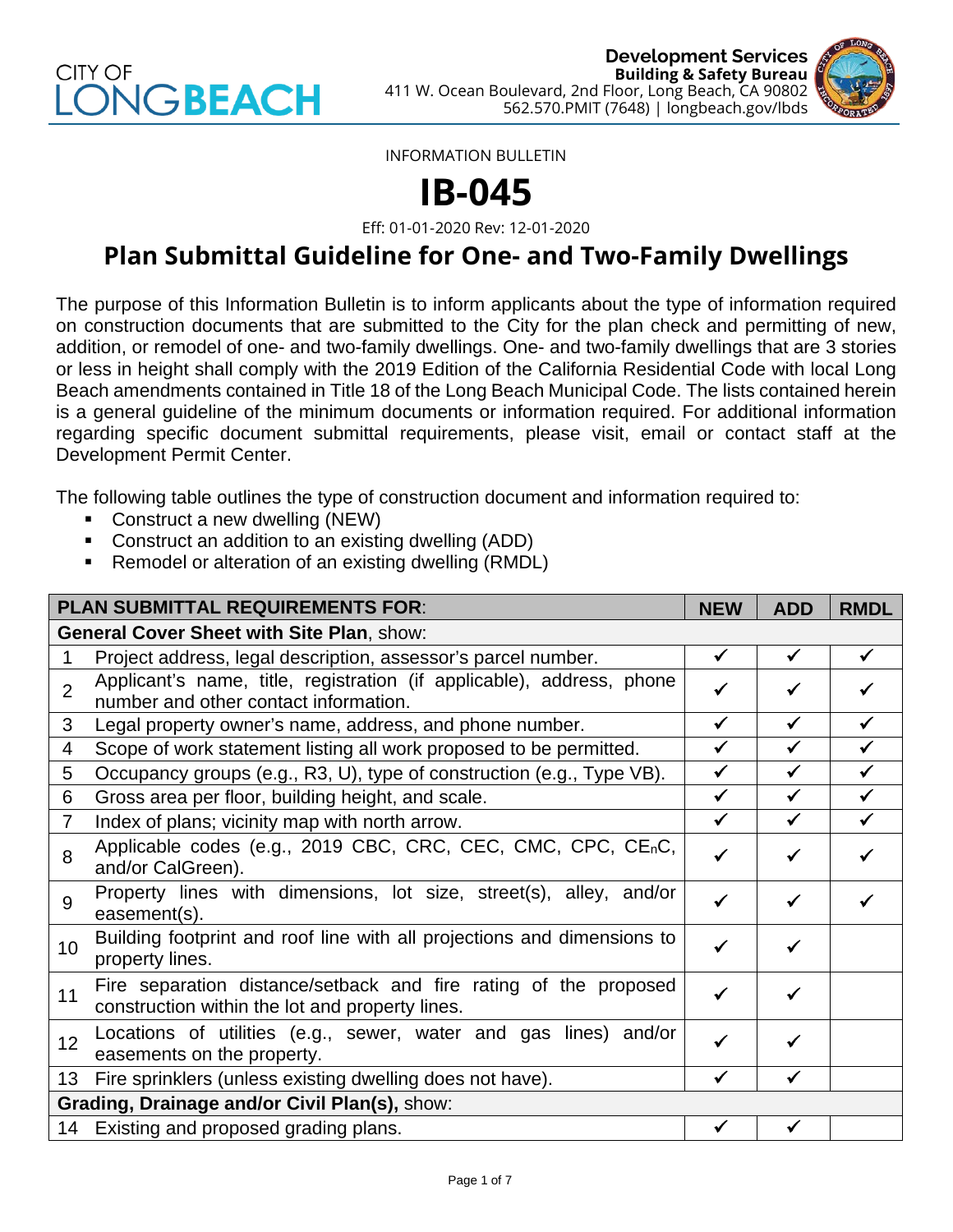City of Long Beach . Plan Submittal Guideline for One- and Two-Family Dwellings Information Bulletin IB-045

| <b>PLAN SUBMITTAL REQUIREMENTS FOR:</b>            |                                                                                                                                                                                                                                                             | <b>NEW</b>   | <b>ADD</b>   | <b>RMDL</b>  |
|----------------------------------------------------|-------------------------------------------------------------------------------------------------------------------------------------------------------------------------------------------------------------------------------------------------------------|--------------|--------------|--------------|
| 15                                                 | Finish floor, deck, and landing elevations, ground slope drainage<br>scheme and topographic drawn to 1'-0" contours.                                                                                                                                        | ✔            | ✔            |              |
| 16                                                 | Location of existing and proposed retaining walls.                                                                                                                                                                                                          | $\checkmark$ | ✓            |              |
| 17                                                 | Storm water drainage away from the exterior perimeter foundation.                                                                                                                                                                                           | $\checkmark$ | $\checkmark$ |              |
| 18                                                 | Low Development Impact Standards per LBMC Chapter 18.74 for new<br>construction or addition $>$ 500 ft <sup>2</sup> .<br>http://www.longbeach.gov/lbds/planning/environmental/lid/                                                                          | $\checkmark$ | ✓            |              |
|                                                    | Architectural Floor Plan(s), show:                                                                                                                                                                                                                          |              |              |              |
| 19                                                 | Room dimensions, sizes, uses; location of interior and exterior walls.                                                                                                                                                                                      | $\checkmark$ | $\checkmark$ | $\checkmark$ |
| 20                                                 | Window schedule detailing egress, safety glazing (as required), and<br>type of operation; locations and sizes of new/existing windows, doors;<br>differentiate between new/existing.                                                                        | $\checkmark$ |              |              |
| 21                                                 | Door schedule listing size, type, and location.                                                                                                                                                                                                             | $\checkmark$ | $\checkmark$ | ✓            |
| 22                                                 | Provide attic and under-floor ventilation calculations, if appropriate.                                                                                                                                                                                     | $\checkmark$ | $\checkmark$ |              |
| 23                                                 | Locations and dimensions of the required attic and underfloor access<br>openings, if appropriate.                                                                                                                                                           | $\checkmark$ | $\checkmark$ |              |
| 24                                                 | Locations of all new and existing smoke and carbon monoxide alarms.                                                                                                                                                                                         | $\checkmark$ | $\checkmark$ | ✓            |
| 25                                                 | Distances from the center of new toilets to any sidewall, counter or<br>other similar obstruction, 15" min for each side, 24" for front clearance.                                                                                                          | $\checkmark$ |              |              |
|                                                    | Architectural Roof Plan, show:                                                                                                                                                                                                                              |              |              |              |
| 26                                                 | Roofing material specifications and roof slopes.                                                                                                                                                                                                            | $\checkmark$ | $\checkmark$ |              |
| 27                                                 | Radiant barrier roofing (Long Beach is in climate zones 6 and 8)                                                                                                                                                                                            | ✓            | ✓            |              |
|                                                    | Architectural Elevation/Section Plan(s), show:                                                                                                                                                                                                              |              |              |              |
| 28                                                 | Exterior views of building.                                                                                                                                                                                                                                 | $\checkmark$ | $\checkmark$ |              |
| 29                                                 | Locations of new windows, doors, and attic ventilation openings on<br>exterior of building.                                                                                                                                                                 | ✓            | ✔            |              |
| 30                                                 | Difference in elevation between the interior floor and the exterior<br>landing or stair, including the door threshold. Provide a typical section<br>detail through each exterior door showing the floor, threshold, landing<br>and/or step on the exterior. | ✓            |              |              |
| 31                                                 | Ceiling heights throughout building.                                                                                                                                                                                                                        | ✓            | ✔            |              |
| 32                                                 | Minimum finish floor elevation, if located in a flood zone.                                                                                                                                                                                                 | $\checkmark$ | $\checkmark$ |              |
| 33                                                 | Height of the emergency escape and rescue windowsill above the<br>finished floor; 44" max.                                                                                                                                                                  | ✔            | ✔            |              |
| 34                                                 | Height of the weep screed termination above grade and paved areas.                                                                                                                                                                                          | $\checkmark$ | $\checkmark$ |              |
| Mechanical, Plumbing and Electrical Plan(s), show: |                                                                                                                                                                                                                                                             |              |              |              |
| 35                                                 | Location of HVAC equipment and size; note BTU/HR output.                                                                                                                                                                                                    | $\checkmark$ | ✔            |              |
| 36                                                 | Locations of all ventilating equipment (in bathroom, laundry and<br>kitchen); specify the size.                                                                                                                                                             | ✓            | ✔            |              |
| 37                                                 | Locations of plumbing fixtures, listing all required dimensions.                                                                                                                                                                                            | $\checkmark$ | $\checkmark$ |              |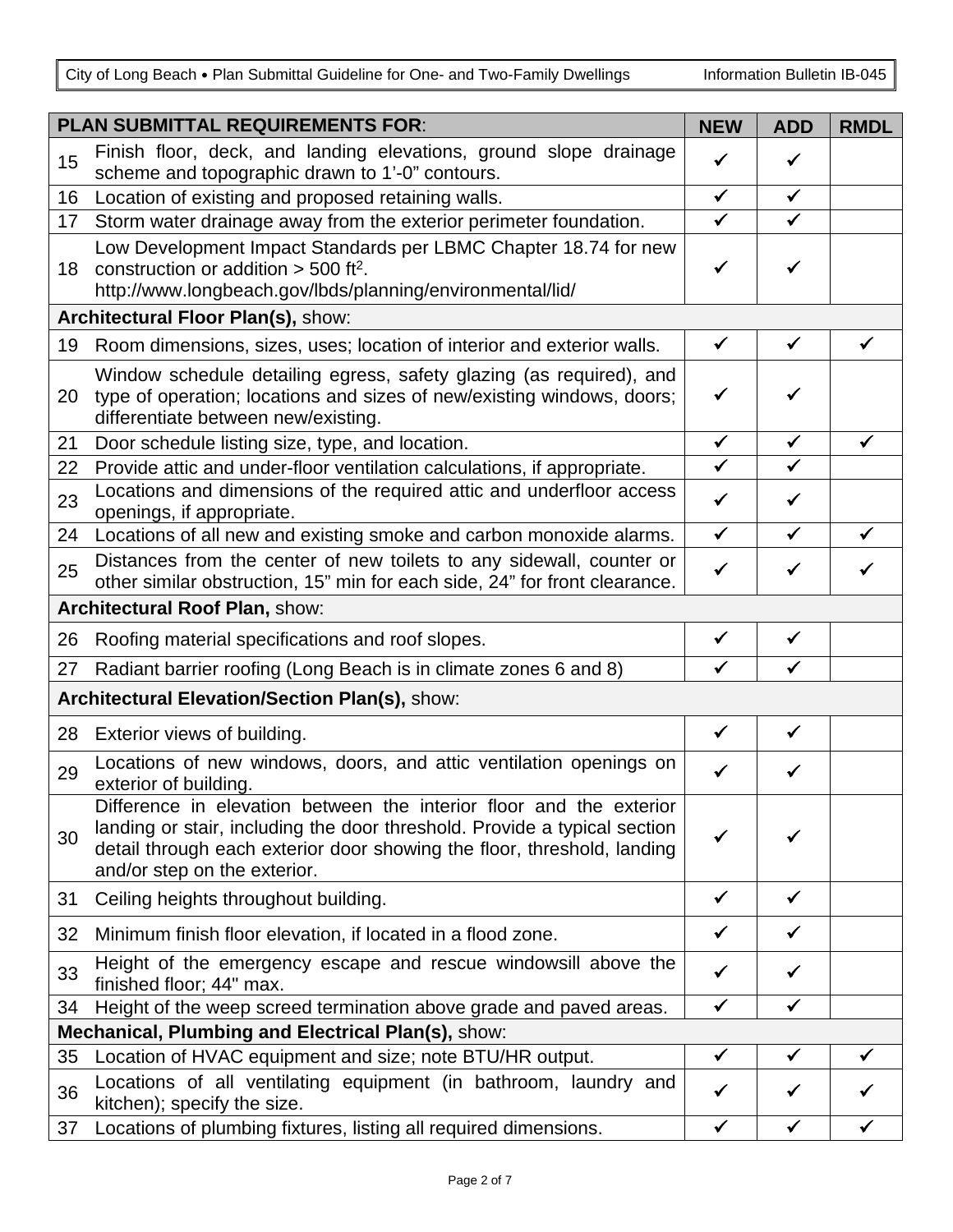City of Long Beach . Plan Submittal Guideline for One- and Two-Family Dwellings Information Bulletin IB-045

| <b>PLAN SUBMITTAL REQUIREMENTS FOR:</b>      |                                                                                                                                                                                                                                                                       | <b>NEW</b>                   | <b>ADD</b>                   | <b>RMDL</b>       |
|----------------------------------------------|-----------------------------------------------------------------------------------------------------------------------------------------------------------------------------------------------------------------------------------------------------------------------|------------------------------|------------------------------|-------------------|
| 38                                           | Locations and sizes of outlets, fixtures, switches, smoke detectors,<br>subpanels and main panels.                                                                                                                                                                    | ✓                            | ✓                            | ✓                 |
| 39                                           | All electrical branch circuits serving 125-volt, single phase, 15 and 20<br>ampere receptacle outlets are required to be arc-fault circuit interrupter<br>protected.                                                                                                  | $\checkmark$                 |                              |                   |
| 40                                           | All electrical outlets shall be tamper-resistant.                                                                                                                                                                                                                     | $\checkmark$                 | ✓                            | ✓                 |
| 41                                           | All electrical outlets installed in kitchens, bathrooms, garages and<br>exterior locations are required to be GFCI and arc-fault circuit<br>interrupter protected. Exterior receptacle outlets are required to be<br>installed in an approved weatherproof enclosure. | $\checkmark$                 | ✓                            |                   |
|                                              | <b>Structural Foundation Plan(s), show:</b>                                                                                                                                                                                                                           |                              |                              |                   |
| 42                                           | Dimensions and sizes of new continuous footings and pad footings.                                                                                                                                                                                                     | $\checkmark$                 | $\checkmark$                 |                   |
| 43                                           | Type, size and spacing of all connectors and anchor bolts embedded<br>into concrete or masonry.                                                                                                                                                                       | ✓                            |                              |                   |
|                                              | <b>Structural Framing Plan(s), show:</b>                                                                                                                                                                                                                              |                              |                              |                   |
| 44                                           | Types of material, locations, sizes, spans, and spaces of all new<br>structural members (ridge, sheathing, roof, and ceilings joists, post,<br>$etc.$ ).                                                                                                              | $\checkmark$                 |                              |                   |
| 45                                           | Connections of framing members to the floor, top and bottom plates,<br>other framing members. Include the size, type, and spacing of all<br>fasteners.                                                                                                                | $\checkmark$                 |                              |                   |
| 46                                           | Structural connections between addition and existing building.                                                                                                                                                                                                        | $\checkmark$                 | $\checkmark$                 |                   |
| 47                                           | Sizes, spans, and spaces of new sheathing, girders, and floor joists for<br>raised floor or concrete slab for slab-on-grade floor.                                                                                                                                    | ✓                            | $\checkmark$                 |                   |
| 48                                           | Bracing to be per the prescriptive methods specified in the CRC or the<br>CBC. If the shear walls are designed by a registered design<br>professional, provide stamped, signed and dated engineering<br>calculations, plans and details by professional.              | $\checkmark$                 |                              |                   |
|                                              | <b>Construction Detail, show:</b>                                                                                                                                                                                                                                     |                              |                              |                   |
| 49                                           | Insulation materials and R-ratings for wall, roof, and floor.                                                                                                                                                                                                         | $\checkmark$                 | ✔                            |                   |
| 50                                           | Sizes, spans, and spacing of new structural members for roof, floor,<br>and foundation assemblies.                                                                                                                                                                    | ✓                            |                              |                   |
| 51                                           | All framing connection details.                                                                                                                                                                                                                                       | $\checkmark$                 | $\checkmark$                 |                   |
| 52                                           | For prescriptive structural framing or foundation plan(s), provide<br>information per Information Bulletin IB-010 for Wood<br>Frame<br>Prescriptive Provisions.<br>http://www.longbeach.gov/lbds/building/inspection/ib/                                              | $\checkmark$                 | ✓                            |                   |
| 53                                           | Show compliance with Title 24 Energy Efficient Standards (insulations,<br>water heater, AC unit/heater). Provide CF1-R and Mandatory<br>Measures.                                                                                                                     | ✓                            |                              |                   |
| Required Application(s)/Document(s)/Form(s): |                                                                                                                                                                                                                                                                       |                              |                              |                   |
| 54                                           | Development Permit Application.                                                                                                                                                                                                                                       | $\checkmark$<br>$\checkmark$ | $\checkmark$<br>$\checkmark$ | $\checkmark$<br>✓ |
| 55<br>56                                     | LB School District Fee for new dwelling, addition $>$ 500 ft <sup>2</sup> , or ADU.<br>LA County of Sanitation Connection Fee.                                                                                                                                        | $\checkmark$                 |                              |                   |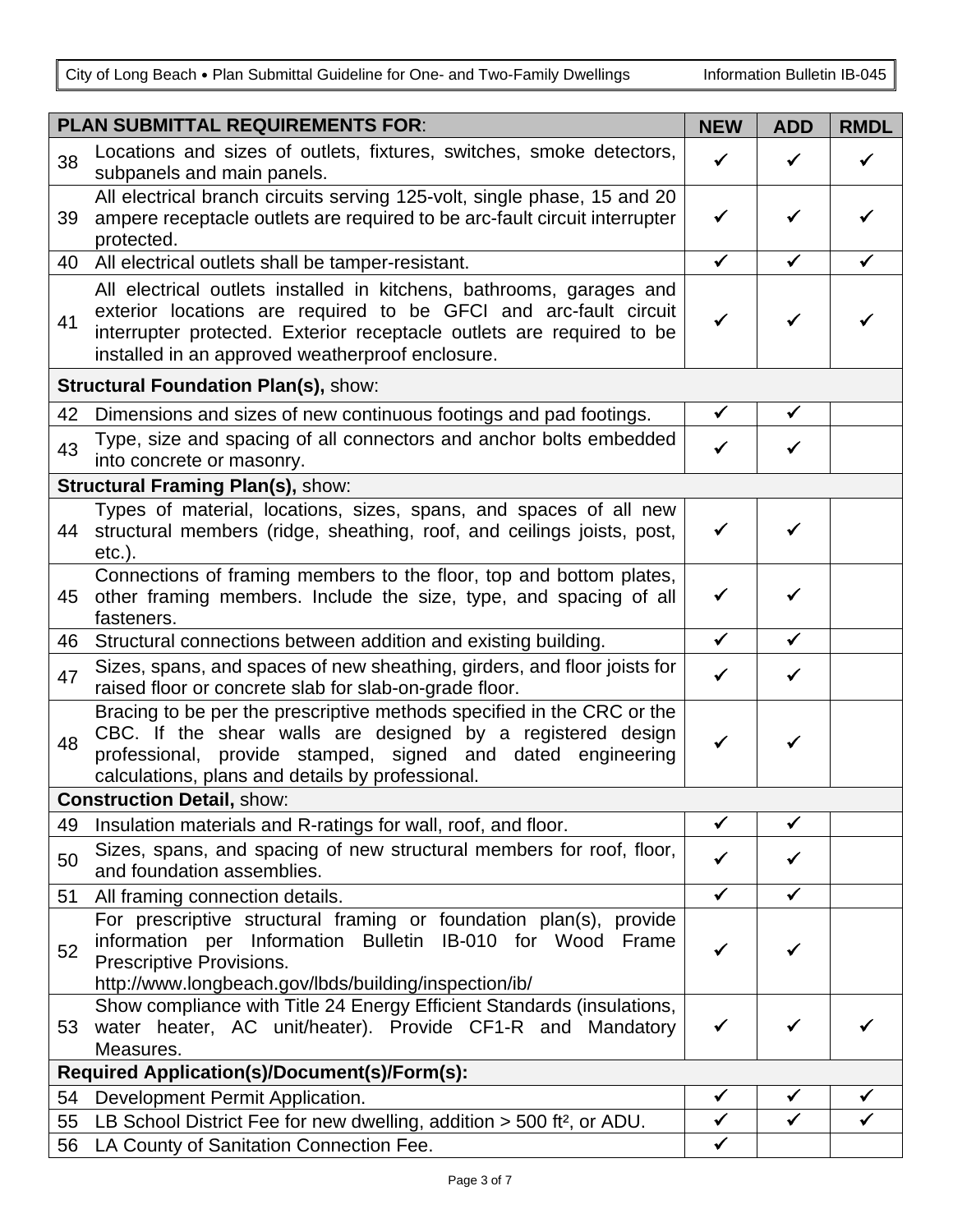City of Long Beach . Plan Submittal Guideline for One- and Two-Family Dwellings | Information Bulletin IB-045

| <b>PLAN SUBMITTAL REQUIREMENTS FOR:</b> |                                                              | <b>NEW</b> | <b>ADD</b> | <b>RMDL</b> |
|-----------------------------------------|--------------------------------------------------------------|------------|------------|-------------|
| 57                                      | Development Impact Fees.                                     | w          |            |             |
|                                         | 58 Sewer Capacity Charge Fees.                               |            |            |             |
|                                         | 59 Soils/Geotechnical Report (if more than one-story).       |            |            |             |
| 60                                      | Geologic Hazard Study Report (if in a geologic hazard zone). |            |            |             |
|                                         | 61 Flood Elevation Certificate (if in a flood zone).         |            |            |             |
|                                         | FOOTNOTES:                                                   |            |            |             |
| CBC = California Building Code          |                                                              |            |            |             |
|                                         | CRC = California Residential Code                            |            |            |             |

CEC = California Electrical Code

CPC = California Plumbing Code

CMC = California Mechanical Code

CEnC = California Energy Code

CalGreen = California Green Building Standards Code

This is not a complete or comprehensive list of all documents or information required at the time of plan submittal. Additional information may be required as part of the plan check process or upon a detailed screening by staff. Review and approval from other departments, bureaus, divisions and/or agencies such as, but not limited to, the Planning Bureau, Public Works Departments, Water Department, Energy Resources Department, etc., may be required.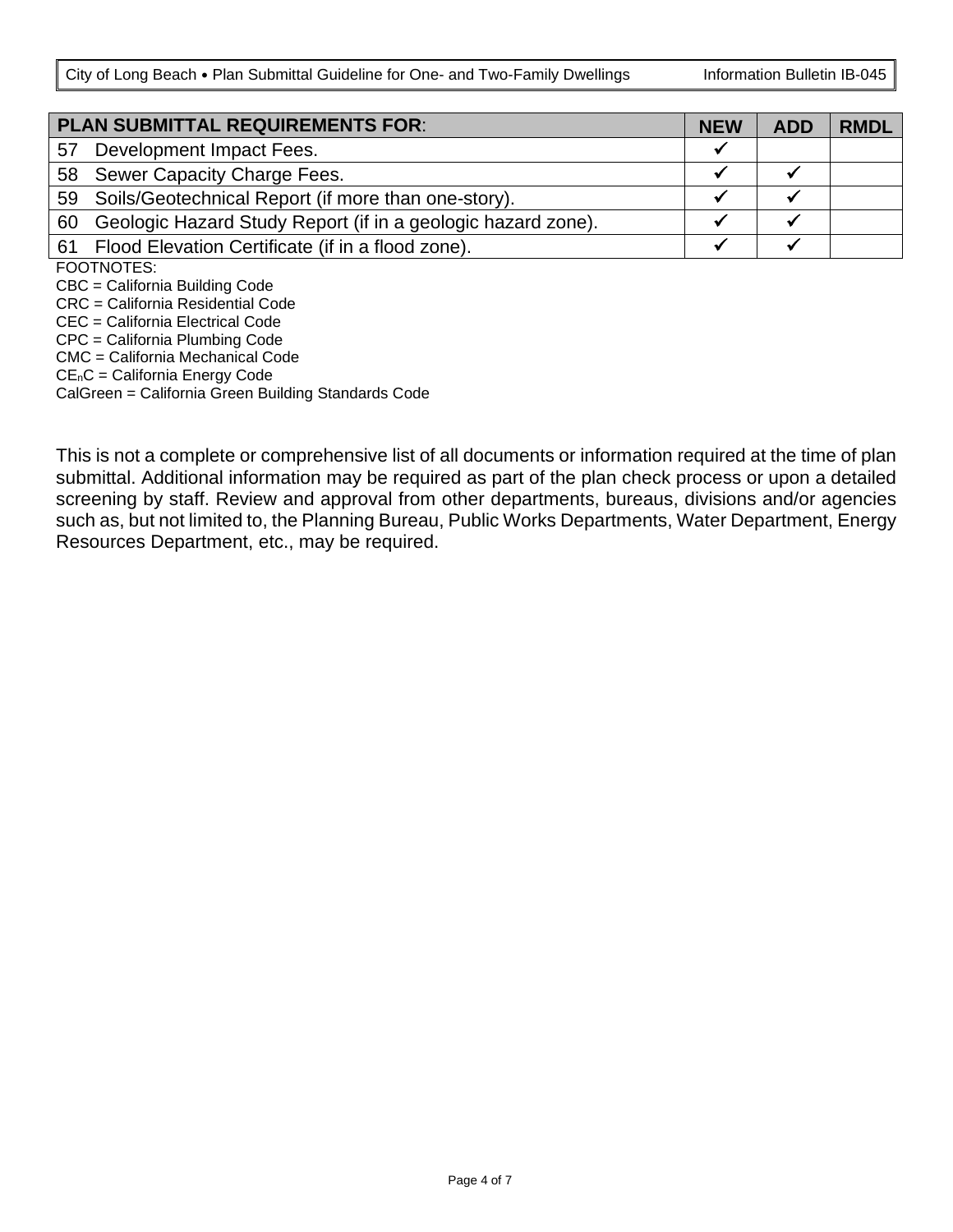

## **EXAMPLE OF REQUIRED PLANS**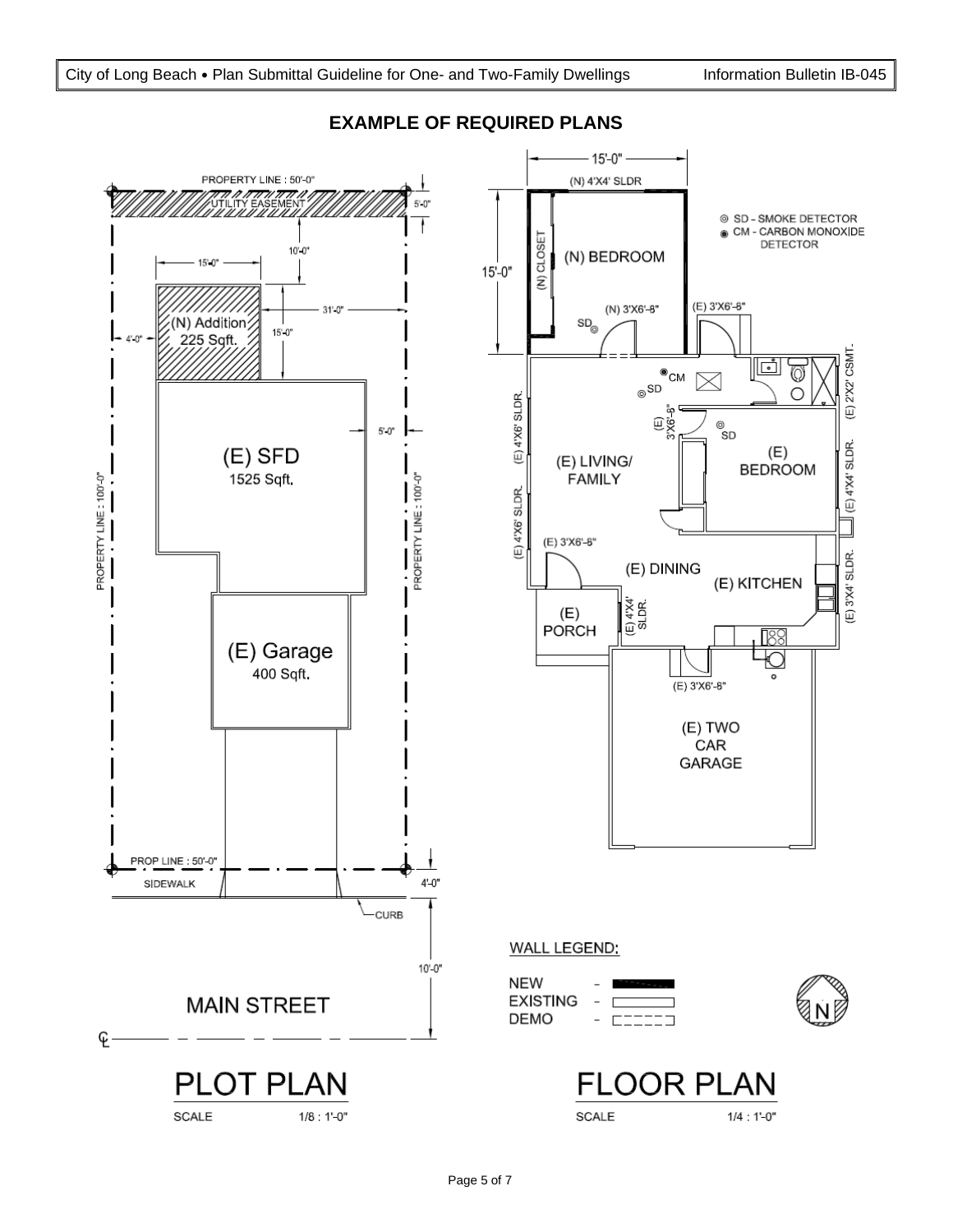